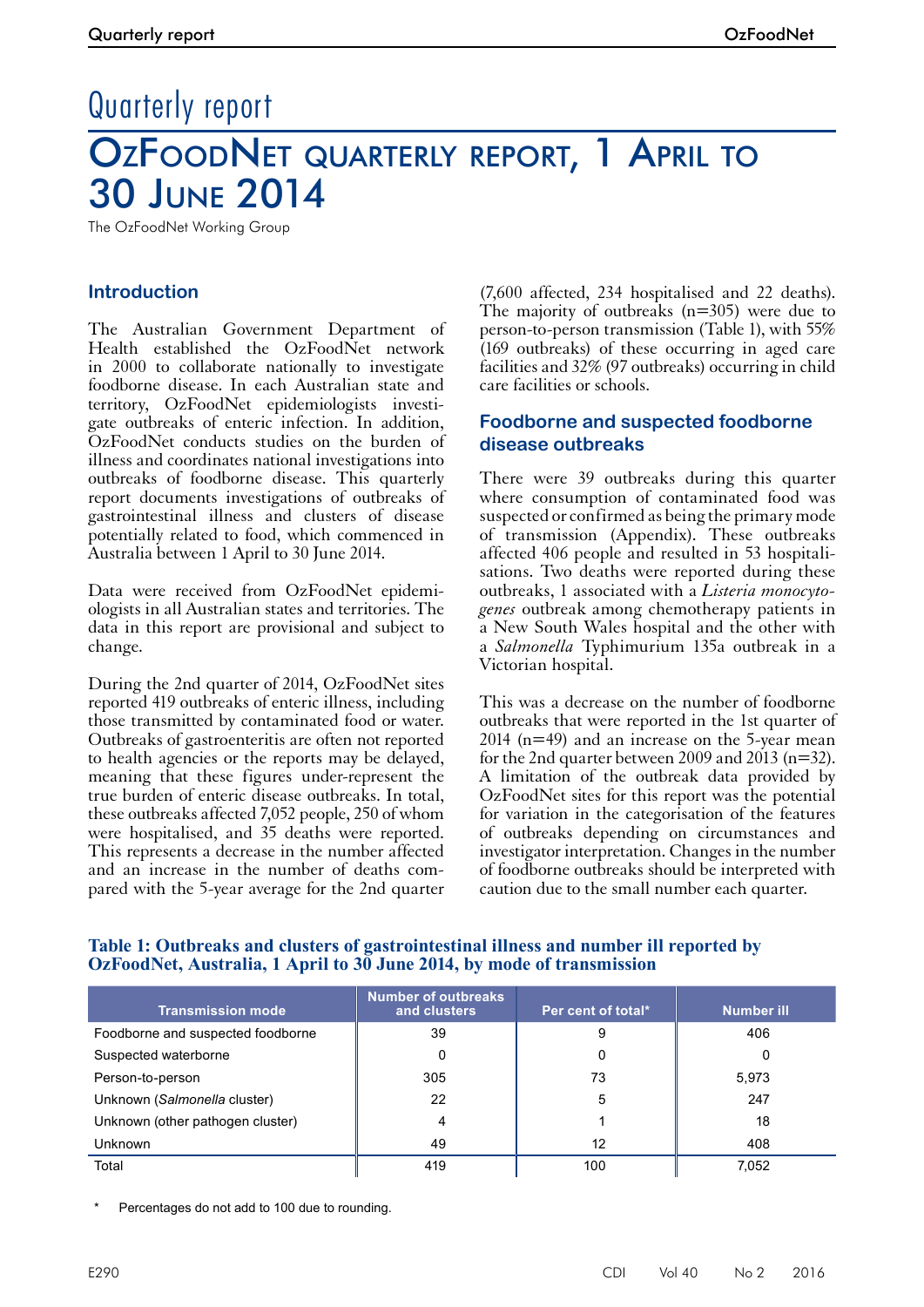*S.* Typhimurium was identified as or suspected to be the aetiological agent in 62% (24/39) of foodborne or suspected foodborne outbreaks during this quarter, a higher proportion than the number from the same quarter in 2013 (30%, 9/30). The aetiological agents for the remaining outbreaks included: norovirus and *S.* Infantis in 2 outbreaks each, *Amanita phalloides* (death cap mushrooms), ciguatoxin, hepatitis E virus (HEV), histamine poisoning, *Campylobacter,* and *L. monocytogenes* for 1 outbreak each. For 5 outbreaks the aetiological agent was unknown.

Sixteen outbreaks (41% of all the foodborne or suspected foodborne outbreaks) reported in this quarter were associated with food prepared in restaurants (Table 2), which is higher than the average number associated with foodborne or suspected foodborne outbreaks in the 2nd quarter from 2009 to 2013 (38%).

To investigate these outbreaks, sites conducted 3 cohort studies, 2 case control studies and collected descriptive case series data for 29 investigations, while for 5 outbreaks no individual patient data were collected. The evidence used to implicate food vehicles included analytical evidence in 4 outbreaks, microbiological evidence in 6 outbreaks, and descriptive evidence in 29 outbreaks.

The following jurisdictional summaries describe key outbreaks and public health actions that occurred during the quarter.

#### **Australian Capital Territory**

There were 2 outbreaks of foodborne or suspected foodborne illness reported in the Australian Capital Territory during this quarter. The aetio- logical agents identified were *A. phalloides* and *S.* Typhimurium.

## *Description of key outbreak*

An outbreak was investigated in April after 3 people with gastroenteritis reported eating a home-cooked meal containing mushrooms. The mushrooms were subsequently identified as *A. phalloides,* and 1 case was transferred to a New South Wales health care facility for ongoing clinical care. It was reported to authorities that the mushrooms had been purchased from a national supermarket chain. However, the investigation showed no evidence to support this. A 4th but unrelated New South Wales case was seen at an Australian Capital Territory hospital before transfer to an New South Wales health care facility for further care.

#### **New South Wales**

There were 11 outbreaks of foodborne or suspected foodborne illness reported in New South Wales during this quarter. The aetiological agents were identified as *S.* Typhimurium for 7 outbreaks and *L. monocytogenes,* norovirus, HEV and histamine poisoning for 1 outbreak each.

#### *Description of key outbreaks*

An outbreak was investigated in April after a single notification of HEV infection led to the identification of 5 cases among a group of 9 work colleagues. An interview of the 1st notified case found that a work colleague from Victoria also had HEV infection, and that the only common exposure for both cases was a restaurant din- ner with 7 other work colleagues on 11 March. Further investigations included interviewing and serological testing of co-dining work col- leagues, which identified a further 3 cases. Case interviews revealed that pork pâté was the only food consumed by all the cases. An additional

| <b>Food preparation</b><br>setting | <b>Outbreaks</b> | Per cent of foodborne<br>outbreaks | <b>Number ill</b> |
|------------------------------------|------------------|------------------------------------|-------------------|
| Restaurant                         | 16               | 41                                 | 132               |
| Private residence                  | 11               | 28                                 | 65                |
| <b>Bakery</b>                      | 4                | 10                                 | 77                |
| Takeaway                           | 3                | 8                                  | 39                |
| Commercial caterer                 |                  | 3                                  | 6                 |
| Hospital                           |                  | 3                                  | 22                |
| Institution                        |                  | 3                                  | 57                |
| Primary produce                    |                  | 3                                  | 3                 |
| <b>Unknown</b>                     |                  | 3                                  | 5                 |
| Other                              |                  |                                    |                   |
| Total                              | 39               | 100                                | 406               |

#### **Table 2: Outbreaks of foodborne or suspected foodborne disease and number ill reported by OzFoodNet, Australia, 1 April to 30 June 2014 by food preparation setting**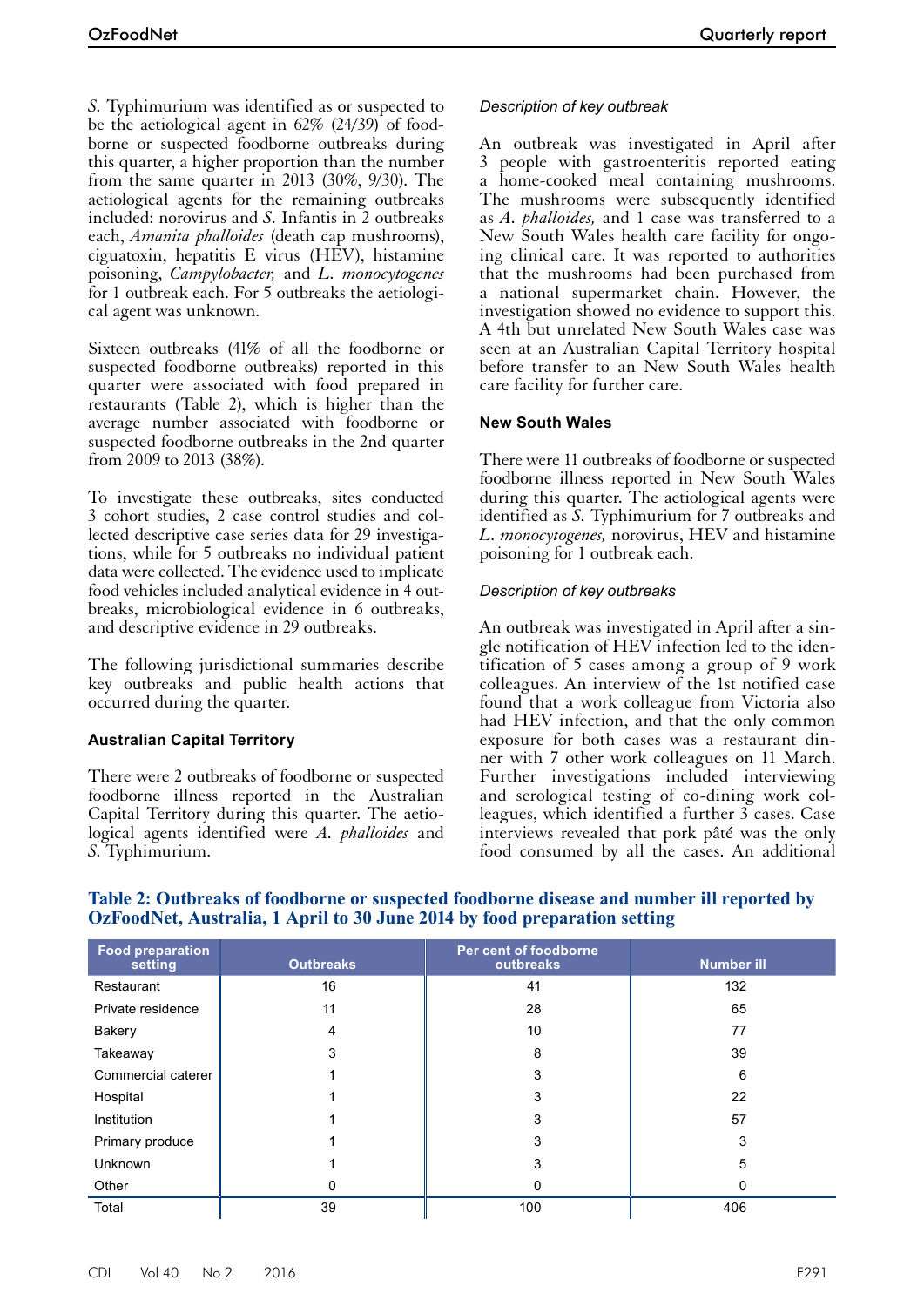10 infected individuals, unrelated to the work group, were also linked to this cluster. All 10 cases reported consuming pork pâté at the same restaurant on different dates to the work group (13 March, 15 March, 3 May and 15 May). The New South Wales Food Authority (NSWFA) inspected the restaurant on 2 occasions on 15 and 21 May 2014 and found it to be very well-run with no issues identified in food handling, cooking or cleaning. Pork samples from the restaurant were tested but all were negative for HEV. The pork pâté was made with pork livers and included only one short cooking step. It is suspected that on one or more occasions the pork livers had been inadvertently undercooked leading to the survival of HEV in the pâté. Trace back of the pork livers revealed that a single pig farm supplied the livers that were served as pork pâté on the days the cases reported eating at the restaurant.

In addition to the HEV cases above, 3 notifications of locally acquired HEV from 2013 with no known source of infection were re-investigated. Interviews revealed that 2 cases had also eaten pork pâté at the same restaurant during their incubation period (the 3rd case was thought to be person-to-person transmission). An additional case from October 2013, identified on retrospective testing of stored sera was also linked to the cluster. The viruses from 11 of the 18 cases linked to the restaurant (3 from 2013 and 8 from 2014) were genetically sequenced and were found to be closely related, suggesting a common source. Undercooked pork has been associated with cases of foodborne HEV overseas. An HEV expert panel was convened and it was concluded there was no ongoing public health risk associated with the restaurant.

An outbreak was investigated in April after 3 cases of *L. monocytogenes* were notified within a month. All 3 cases reported attending the same chemother- apy treatment facility in a 2-week period. *Listeria* isolates from the 3 cases had the same binary type (158), multi-locus variable number tandem repeat analysis (MLVA) profile (04-17-16-05-03-11-14- 00-16), serotype  $(1/2b, 3b, 7)$  and pulsed-field gel electrophoresis (PFGE) type (4:4:5A). Two of the cases reported eating sandwiches on multiple visits to the facility but the 3rd case denied eating anything. The facility sourced its food from a café next door, which was inspected by the NSWFA, and while considered generally well run, a sample of cucumber tested positive for the outbreak strain. As the food provider was a public café, rather than a food provider for vulnerable populations, it was not required to be *Listeria* free. Although not all cases reported eating food provided from the café, the identical typing of the cases and the food isolate (a novel type), indicates that it is likely the case had eaten from the café but could not recall on interview. The café was advised of ways to help reduce the possibility of having *Listeria* on foods, and the chemotherapy facility was advised on the importance of food safety for vulnerable populations, with particular reference to *Listeria.*

#### **Northern Territory**

There were 5 outbreaks of suspected foodborne illness reported in the Northern Territory during this quarter. *S.* Typhimurium phage type (PT) 9 was identified as the aetiological agent for 1 outbreak and the remaining 4 outbreaks had unknown aetiology.

#### *Description of key outbreak*

An outbreak was investigated in April in response to reports of gastroenteritis among 9 people after a restaurant meal. Two cases tested positive for *S.* Typhimurium PT 9 infection. A cohort study was conducted and high risk foods identified included a 'Surf and Turf' dish (eaten by 8 of 9 cases) and the raw-egg Hollandaise sauce, which accompanied this, as well as another dish. The Hollandaise sauce was made on site and an environmental health inspection of the restaurant identified that improper storage of this sauce after preparation was a likely contributing factor to the outbreak. Food samples were taken from the kitchen but none tested positive for *Salmonella.*

#### **Queensland**

There were 7 outbreaks of foodborne or suspected foodborne illness reported in Queensland during this quarter. The aetiological agents were identified as *S.* Typhimurium for 4 outbreaks, and ciguatoxin and *Campylobacter* for 1 outbreak each. The remaining outbreak had an unknown aetiology.

#### *Description of key outbreaks*

An outbreak was investigated in April after reports of gastroenteritis among 57 of the at least 247 residents of a tertiary residential college. A total of 20 cases were laboratory confirmed with *S.* Typhimurium MLVA 03-09-07-12-524. All students residing at the college at the time of the outbreak were emailed a detailed food history questionnaire in an attempt to identify a common food vehicle. Seventy-seven questionnaires (31%) were returned for analysis. Results were inconclusive. Using a case-control methodology, 2 food items consumed had elevated odds ratios (OR) but were not statistically significant: chilli con carne (OR 2.6, 95% confidence interval (CI) 0.7 to 8.9) and chicken schnitzel (OR 3.3, 95% CI 0.7 to 16.0).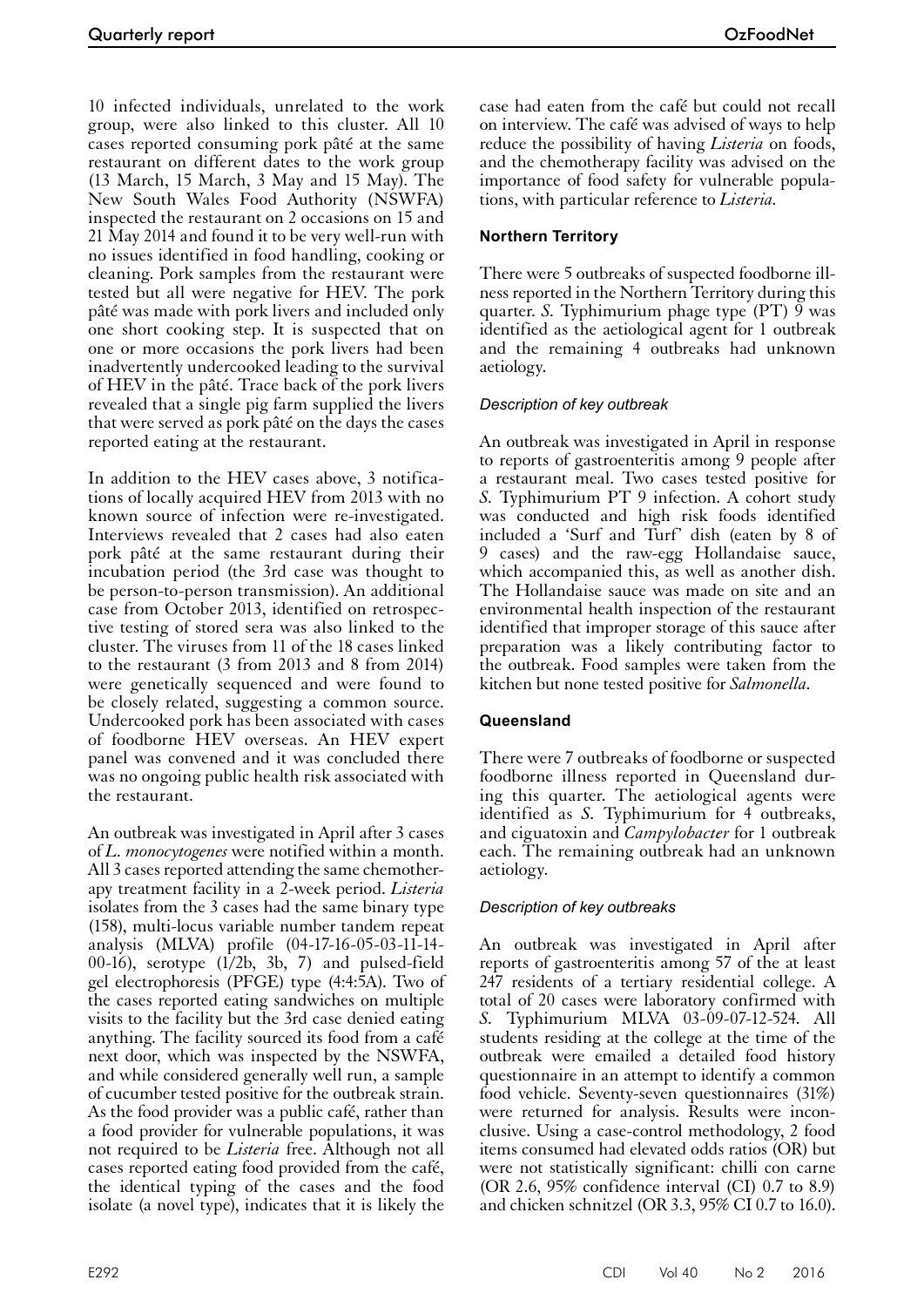Multiple food samples including left-over readyto-eat produce, eggs, egg products and poultry were collected from the college cafeteria for microbiological testing. However, all tested negative for *Salmonella.* The microbiological quality of some samples were likely to have been compromised as the left-over food was scheduled to be discarded and had been steamed to remove food residue from the chafing dish. The detection of *Bacillus cereus* and *Staphylococcus aureus* from environmental swabs taken during the investigation indicated inadequate cleaning and sanitising of contact surfaces within the kitchen environment. No vehicle or source of infection was identified during this investigation.

An outbreak of gastroenteritis was investigated in May among attendees of a luncheon that was held in the Wide Bay area of Queensland. Seven of 63 people who attended the event developed gastrointestinal symptoms within 4 days of attendance. Five cases were hospitalised and 4 cases were diagnosed with *Campylobacter* infection. The luncheon was catered by the various attendees and included a fixed menu consisting of roast beef, vegetables, gravy, apple crumble with custard, and jugs of tank water were also available for consumption. No remaining food samples were available for microbiological analysis, but samples collected from the rainwater tank were positive for *Campylobacter.* No genotyping was able to be performed to compare human and non-human isolates. The rainwater tanks were the suspected source of infection for these cases and have since been decommissioned by the local council.

#### **South Australia**

There were 2 outbreaks of foodborne or suspected foodborne illness reported in South Australia during this quarter. The aetiological agent was identified as *Salmonella* Typhimurium in both outbreaks.

# **Tasmania**

There were no outbreaks of suspected foodborne illness reported in Tasmania during this quarter.

# **Victoria**

There were 8 outbreaks of foodborne or suspected foodborne illness reported in Victoria during this quarter. The aetiological agents were identified as *S.* Typhimurium for 7 outbreaks and norovirus for the remaining outbreak.

#### *Description of key outbreak*

An outbreak was investigated in May after 3 notifications of *S.* Typhimurium PT 170/108 MLVA 03-10-07-12-523 in the same family. All 5 family members had consumed a chicken meal and a chocolate mousse cake during their incubation period. Two weeks later a 2nd group of 5 people all reported being ill and 2 were confirmed with the outbreak strain after eating a chocolate mousse cake from the same bakery. Along with the members of this group, all notified cases of *S.* Typhimurium PT 170/108 in the suburbs surrounding the bakery were then interviewed. A total of 24 cases of illness, with 15 being confirmed as *S.* Typhimurium PT 170/108, were found to have consumed chocolate mousse cake from this bakery over a 4-week period. Council found that the premises made large batches of chocolate mousse and cakes and froze them for use over at least 4 weeks. Two samples of the cakes were positive for *S.* Typhimurium PT 170/108. The eggs used in the chocolate mousse were traced back to a distributor who purchased eggs from multiple farms.

#### **Western Australia**

There were 4 outbreaks of foodborne or suspected foodborne illness reported in Western Australia during this quarter. The aetiological agents were identified as *S.* Typhimurium in 2 outbreaks and *S.* Infantis for the remaining 2 outbreaks.

#### *Description of key outbreak*

An outbreak was investigated in May after 5 cases reported gastrointestinal symptoms from 3 dif- ferent groups who ate at the same restaurant. Two cases, in 2 separate groups, were confirmed with *S*. Typhimurium PT 9, PFGE 0001 infection. A structured questionnaire was used to obtain specific information from the 21 people in 3 different groups. The data were analysed as a case control study and there was a statistical association between eating the lamb shanks meal (*P* value = 0.0003) and raw salad (*P* value = 0.0251) and becoming ill. There were no remaining food samples available for testing and surface swabs from the kitchen were negative for routine pathogens. No staff reported illness. Lamb shanks were cooked prior to the meal and stored in the cool room. Cases also reported that the lamb shanks were not hot when served. An inspection of the kitchen revealed that cross contamination between meats may have occurred in the cool room as uncovered cooked chicken was stored below raw meat that was defrosting.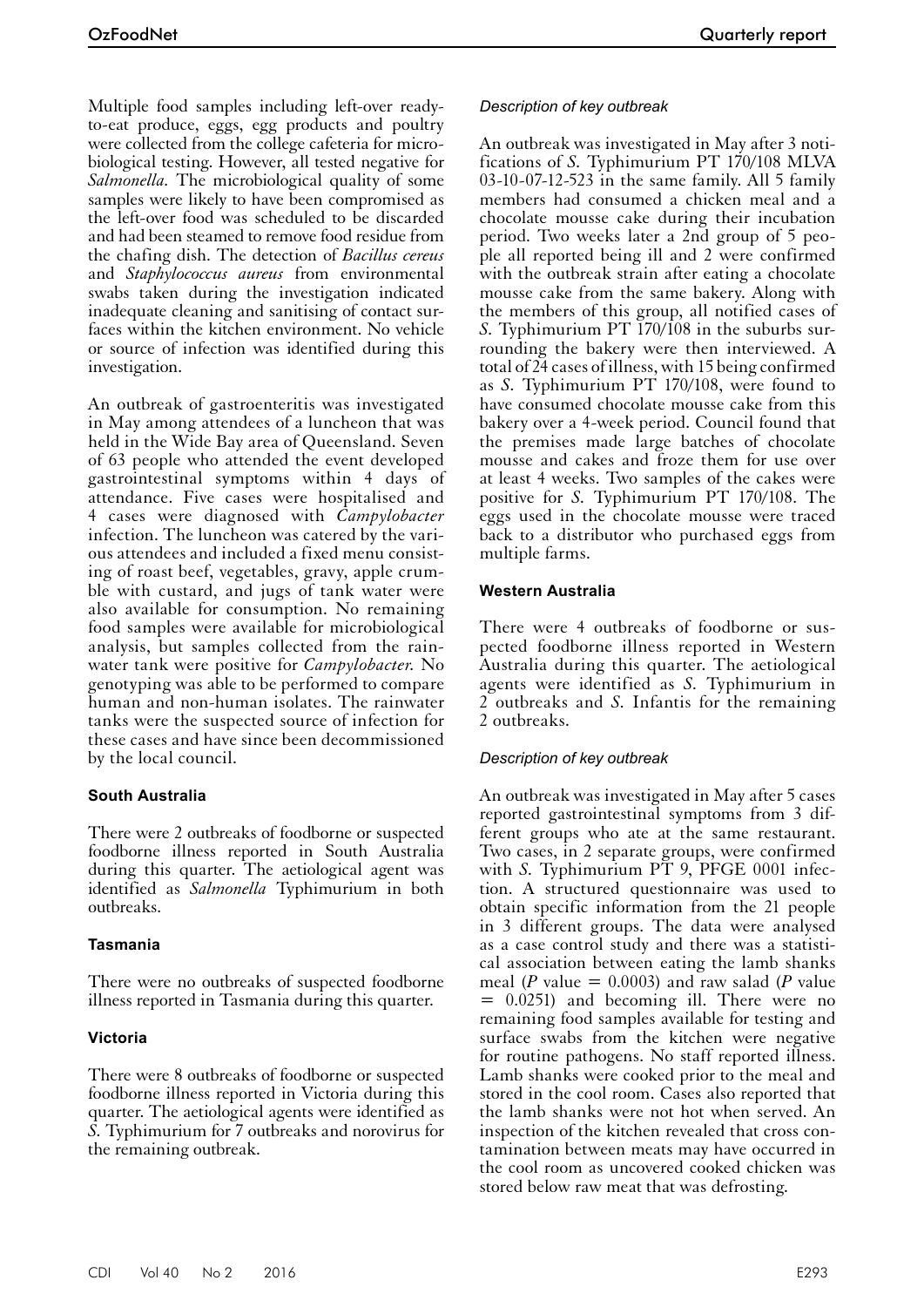# **Cluster investigations**

During the quarter, OzFoodNet sites conducted investigations into 75 clusters of infection for which no common food vehicle or source of infection could be identified. Aetiological agents identified during the investigations included 14 *S.* Typhimurium clusters, 2 norovirus clusters, 2 *S.* Saintpaul clusters, 2 *S.* Wangata clusters and 1 cluster each of: *Escherichia coli* O157, *E. coli* O26, *S.* Mbandaka, *S.* Virchow, *C. jejuni,* and 1 mixed cluster of *Campylobacter, S.* Infantis and cryptosporidium.

# **Comments**

*A. phalloides* poisoning is rare in Australia but causes severe gastrointestinal symptoms that can lead to death. This species resembles the edible straw mushroom (*Volvariella volvacea*), which commonly grows in Asia and may be a contributing factor in their consumption.<sup>1</sup> In 2012, 3 of 4 workers in a restaurant in the Australian Capital Territory became ill after a post-service staff meal containing *A. phalloides,* leading to 2 deaths.2

The majority of reported outbreaks of gastrointestinal illness in Australia are due to person-toperson transmission, and in this quarter 73% of outbreaks (n=305) were transmitted via this route, which was slightly lower than for the same quarter in 2013 (n=315) and lower than the 5-year mean (2nd quarter 2009 to 2013) of 330 outbreaks.

*S.* Typhimurium was identified as the aetiological agent in 62% (24/39) of foodborne or suspected food-<br>borne outbreaks during this quarter (Appendix). Of the 10 confirmed foodborne outbreaks for which an analytical and/or microbiological link to a food vehicle was established, 5 were due to

*S*. Typhimurium and 3 of these were associated with the consumption of raw or minimally cooked egg dishes.

# **Acknowledgements**

OzFoodNet thanks the investigators in the public health units and state and territory departments of health, as well as public health laboratories, local government environmental health officers and food safety agencies who provided the data used in this report. We would particularly like to thank reference laboratories for conducting sub-typing of *Salmonella* species, *L. monocytogenes* and other enteric pathogens and for their continuing work and advice during the quarter.

OzFoodNet contributors to this report include (*in alphabetical order*): Barry Combs (WA), Anthony Draper (NT), Marion Easton (Vic.), Jess Encena (Vic.), James Flint (HNE), Laura Ford (ACT), Neil Franklin (NSW), Catriona Furlong (NSW), Jodie Halliday (SA), Michelle Green (Tas.), Karin Lalor (Vic.), Malcolm McDonald (Commonwealth), Megge Miller (SA), Cameron Moffatt (ACT), Sarojini Monteiro (WA), Russell Stafford (Qld), Hannah Vogt (SA) and Kate Ward (NSW).

### **Correspondence**

Dr Ben Polkinghorne, Office of Health Protection, Australian Government Department of Health, GPO Box 9848, MDP 14, CANBERRA ACT 2601. Telephone:  $+61$  2 6289 1831. Email: [ozfoodnet@](mailto:ozfoodnet@health.gov.au) [health.gov.au](mailto:ozfoodnet@health.gov.au)

# **References**

1. Australian National Herbarium, Australian National Botanic Gardens. Deathcap mushroom *Amanita phalloides.* [Online] Available from: https://www.anbg.gov. au/fungi/deathcap.html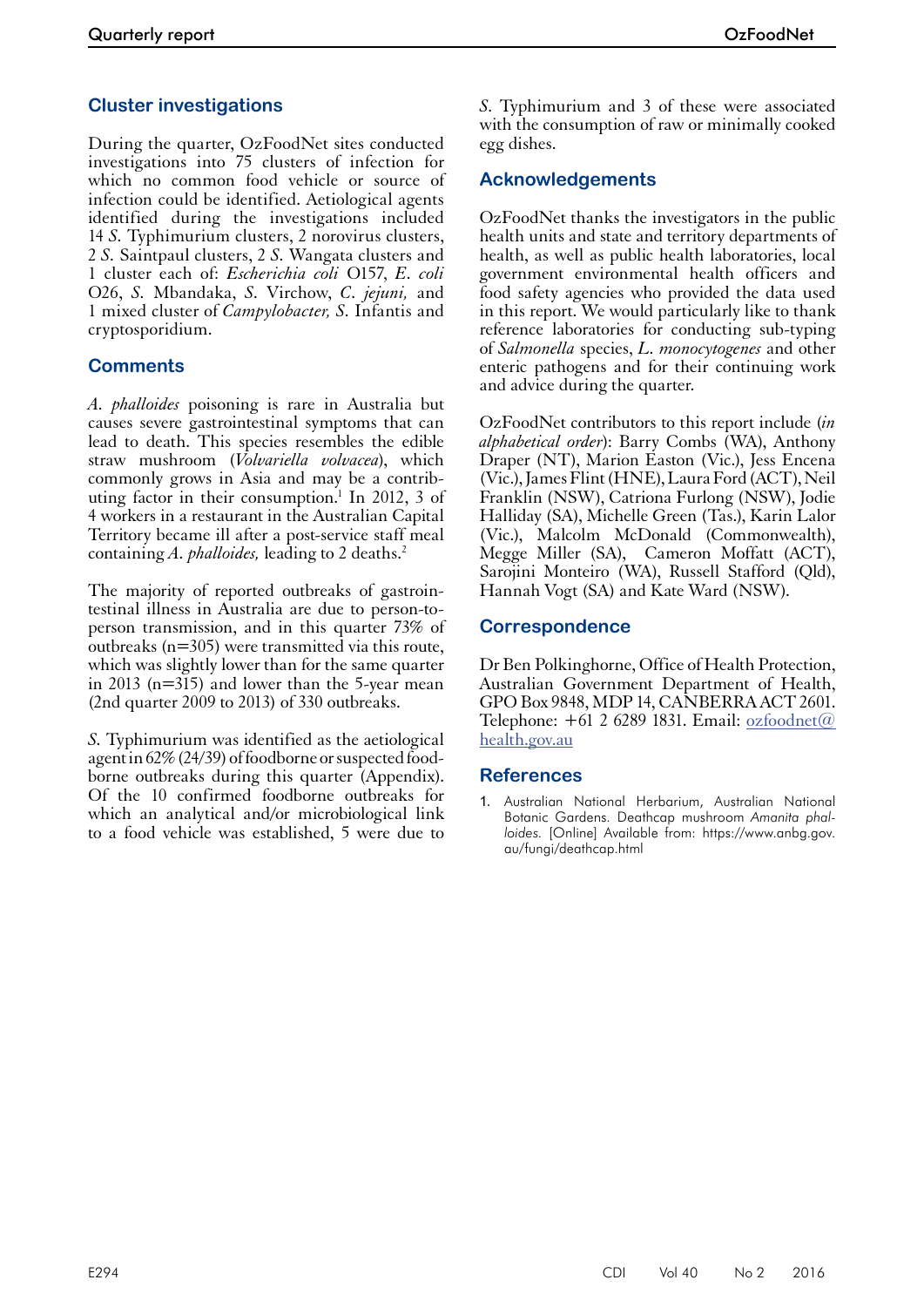|                       |                    |                   | 2. OzFoodNet Working Group. OzFoodNet report, 1 January teport, 1 March 2012. Commun Dis Intell 2012;36(4):E333–E360<br>Appendix: Outbreaks of foodborne or suspected foodborne disease reported by OzFoodNet sites,* |                    |                |          | Australia, 1 April to 30 June 2014 (n=39) |
|-----------------------|--------------------|-------------------|-----------------------------------------------------------------------------------------------------------------------------------------------------------------------------------------------------------------------|--------------------|----------------|----------|-------------------------------------------|
| territory<br>State or | Month <sup>†</sup> | Setting prepared  | <b>Agent responsible</b>                                                                                                                                                                                              | Number<br>affected | Hospitalised   | Evidence | Responsible vehicles                      |
| ACT                   | Ąpr                | Private residence | Amanita phalloides (death cap mushrooms)                                                                                                                                                                              | ω                  | ო              | ≏        | Curry containing mushrooms                |
| ACT                   | Apr                | Private residence | 9 MLVA 03-10-14-12-498<br>Salmonella Typhimurium P <sup>-</sup>                                                                                                                                                       | $\sim$             | $\sim$         | $\Omega$ | Milkshake containing raw egg              |
| NSW                   | Āpr                | Restaurant        | Hepatitis E virus                                                                                                                                                                                                     | $\overline{ }$     | $\sim$         | ⋖        | Pork liver pate                           |
| NSW                   | $\overline{A}$ pr  | Restaurant        | S. Typhimurium MLVA 03-13-10-11-523                                                                                                                                                                                   | 4                  | $\circ$        | $\Omega$ | Unknown                                   |
| NSW                   | Apr                | Bakery            | S. Typhimurium MLVA 03-17-10-11-523                                                                                                                                                                                   | 33                 | $\overline{ }$ | Σ        | Raw egg mayonnaise                        |
| NSW                   | Apr                | Takeaway          | S. Typhimurium MLVA 03-26-07-20-496                                                                                                                                                                                   | $\overline{1}$     | $\sim$         | $\Omega$ | Raw egg salad dressing                    |
| NSW                   | Apr                | Restaurant        | S. Typhimurium MLVA 03-09-07-12-523                                                                                                                                                                                   | $\overline{ }$     |                | Σ        | Multiple foods                            |
| NSW                   | May                | Restaurant        | -00-16, serotype 1/2b, 3b, 7<br>Listeria monocytogenes Binary type 158<br>MLVA 04-17-16-05-03-11-14<br>and PFGE 4:4:5A                                                                                                | က                  | ო              | $\Omega$ | Unknown                                   |
| NSW                   | Nay                | Restaurant        | Norovirus                                                                                                                                                                                                             | ဖ                  | 0              | ≏        | Garden salad                              |
| NSW                   | May                | Takeaway          | S. Typhimurium MLVA 03-10-07-12-523                                                                                                                                                                                   | Ξ                  |                | $\Omega$ | Vietnamese rolls raw egg                  |
| NSW                   | $\bar{5}$          | Private residence | S. Typhimurium MLVA 03-24-12-10-523 (9) and<br>$03 - 24 - 13 - 10 - 523$ (1)                                                                                                                                          | $\frac{3}{2}$      | 0              | $\Omega$ | Tiramisu with raw egg                     |
| NSW                   | 5                  | Restaurant        | S. Typhimurium MLVA 03-12-12-09-523                                                                                                                                                                                   | တ                  |                | ≏        | Unknown                                   |
| NSW                   | Jun                | Private residence | Histamine poisoning                                                                                                                                                                                                   | $\sim$             | $\sim$         | $\Omega$ | Tuna steaks                               |
| $\overline{z}$        | Apr                | Restaurant        | S. Typhimurium PT 9                                                                                                                                                                                                   | တ                  | က              | ⋖        | Hollandaise sauce containing raw eggs     |
| 눙                     | Apr                | Restaurant        | Unknown                                                                                                                                                                                                               | Ю                  | $\circ$        | ≏        | Unknown                                   |
| 능                     | Apr                | Restaurant        | Unknown                                                                                                                                                                                                               | $\mathbf{\Omega}$  | 0              | $\Omega$ | Unknown                                   |
| $\overline{z}$        | Nay                | Private residence | Unknown                                                                                                                                                                                                               | က                  | 0              | $\Omega$ | Unknown                                   |
| 보                     | 5                  | Restaurant        | Unknown                                                                                                                                                                                                               | $\sim$             | $\circ$        | $\Omega$ | Unknown                                   |
| $\overline{a}$        | Apr                | Primary produce   | Ciguatoxin                                                                                                                                                                                                            | က                  | 0              | Σ        | Spanish mackerel                          |
| $\overline{a}$        | Apr                | Restaurant        | S. Typhimurium MLVA 03-12-13-09-524                                                                                                                                                                                   | က                  | $\sim$         | $\Omega$ | Suspected egg and lettuce sandwiches      |
| $\overline{a}$        | Apr                | Bakery            | S. Typhimurium MLVA 03-09-07-11-524                                                                                                                                                                                   | $\infty$           | $\circ$        | $\Omega$ | Various bakery products (custard buns)    |
| $\overline{a}$        | Apr                | Institution       | S. Typhimurium MLVA 03-09-07-12-524                                                                                                                                                                                   | 57                 | 4              | $\Omega$ | Unknown                                   |
| $\overline{a}$        | Apr                | Unknown           | S. Typhimurium MLVA 03-09-07-12-524                                                                                                                                                                                   | ю                  | $\circ$        | $\Box$   | Unknown                                   |
| as<br>o               | Apr                | Restaurant        | Unknown                                                                                                                                                                                                               | $\sim$             | $\circ$        | $\Omega$ | Suspected raw oysters                     |
| $\overline{a}$        | Nay                | Private residence | Campylobacter                                                                                                                                                                                                         | $\overline{ }$     | S              | Σ        | Tank water                                |
| $\mathfrak{F}$        | Āpr                | Bakery            | S. Typhimuirum PT 170/108                                                                                                                                                                                             | $\tilde{c}$        | S              | ≏        | Raw egg butter on Vietnamese roll         |